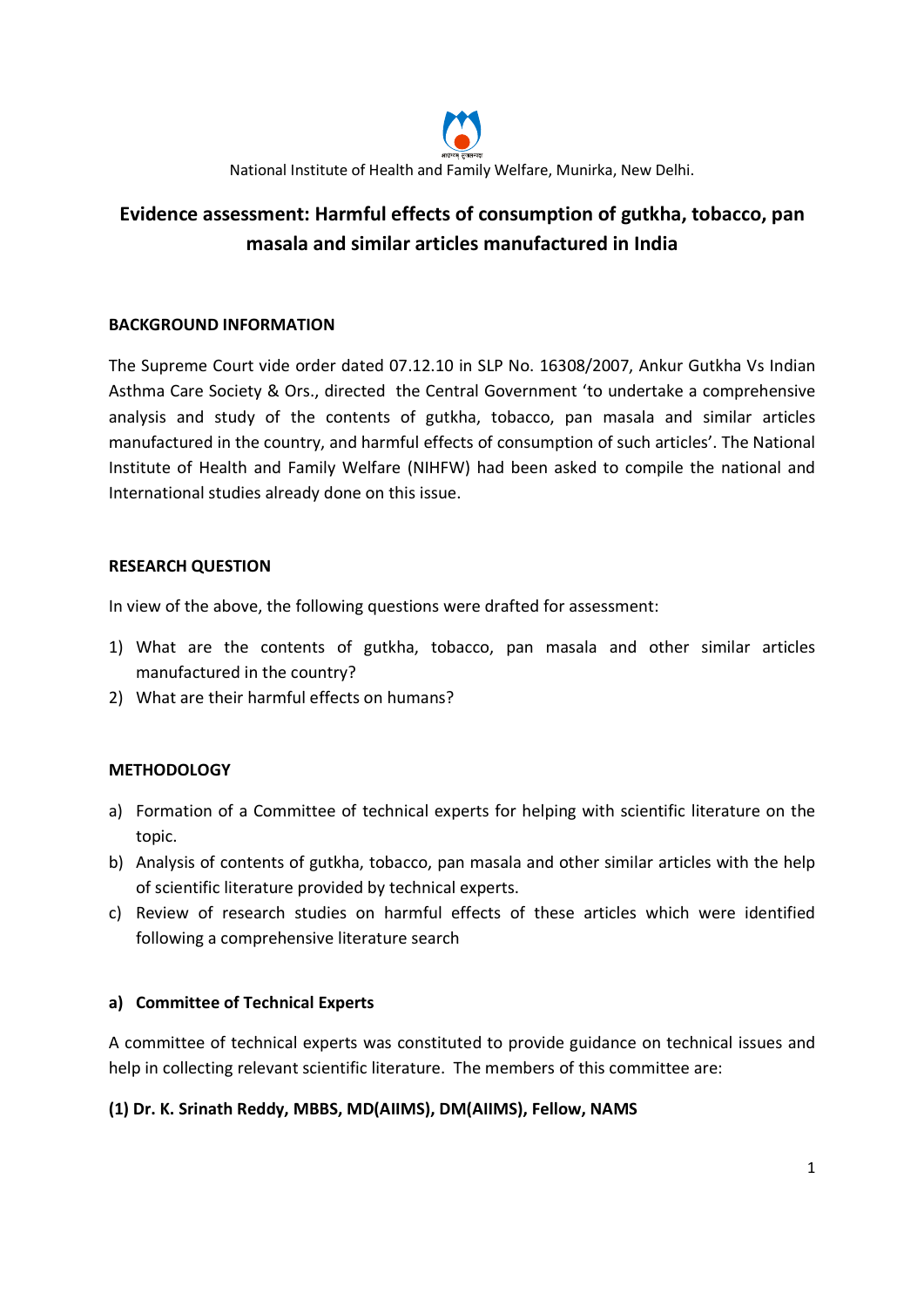

- (2) Dr. P.C. Gupta, Director, Healis -Sekhsaria Institute of Public Health
- (3) Dr. Kishore Chaudhry, M.B.B.S., M.D., Scientist 'F'
- (4) Dr. Pankaj Chaturvedi, MBBS,MS,FAIS, FICS
- (5) Dr. Naseem Shah, Chief of CDER, AIIMS,
- (6) Dr. Sanjay Chaturvedi, MBBS, FAMS
- (7) Dr. Deoki Nandan, MD, FAMS, FIPHA, FIAPSM, FISCD,

The details of the core group alongwith support staff is mentioned in Annexure A.

#### b) Scientific literature on contents of articles

The scientific literature on the contents of gutkha, tobacco, pan masala and other similar articles manufactured in the country was provided by the above mentioned committee of technical experts.

#### c) Review of research studies on harmful effects

#### Literature search

To identify relevant published evidence for the harmful effects of these articles, a comprehensive literature search was conducted in PubMed – a highly respected electronic database of peer-reviewed journals and online books with 20 million citations for biomedical literature. The search strategy combined relevant controlled vocabulary and natural language or free-text words to search for relevant English language studies conducted in humans from the year 1990 onwards. Studies published prior to 1990 were not searched since these studies were included in the two monographs developed by the International Agency for Research in Cancer (IARC) of WHO which have been appended as evidence for this review (Annexure 1 (a), 4 (a)). Additionally, technical experts were invited to submit any study for consideration provided it met the selection criteria. No attempt was made to hand search journals not indexed in the database or search for grey literature (conferences, abstracts, theses and unpublished studies).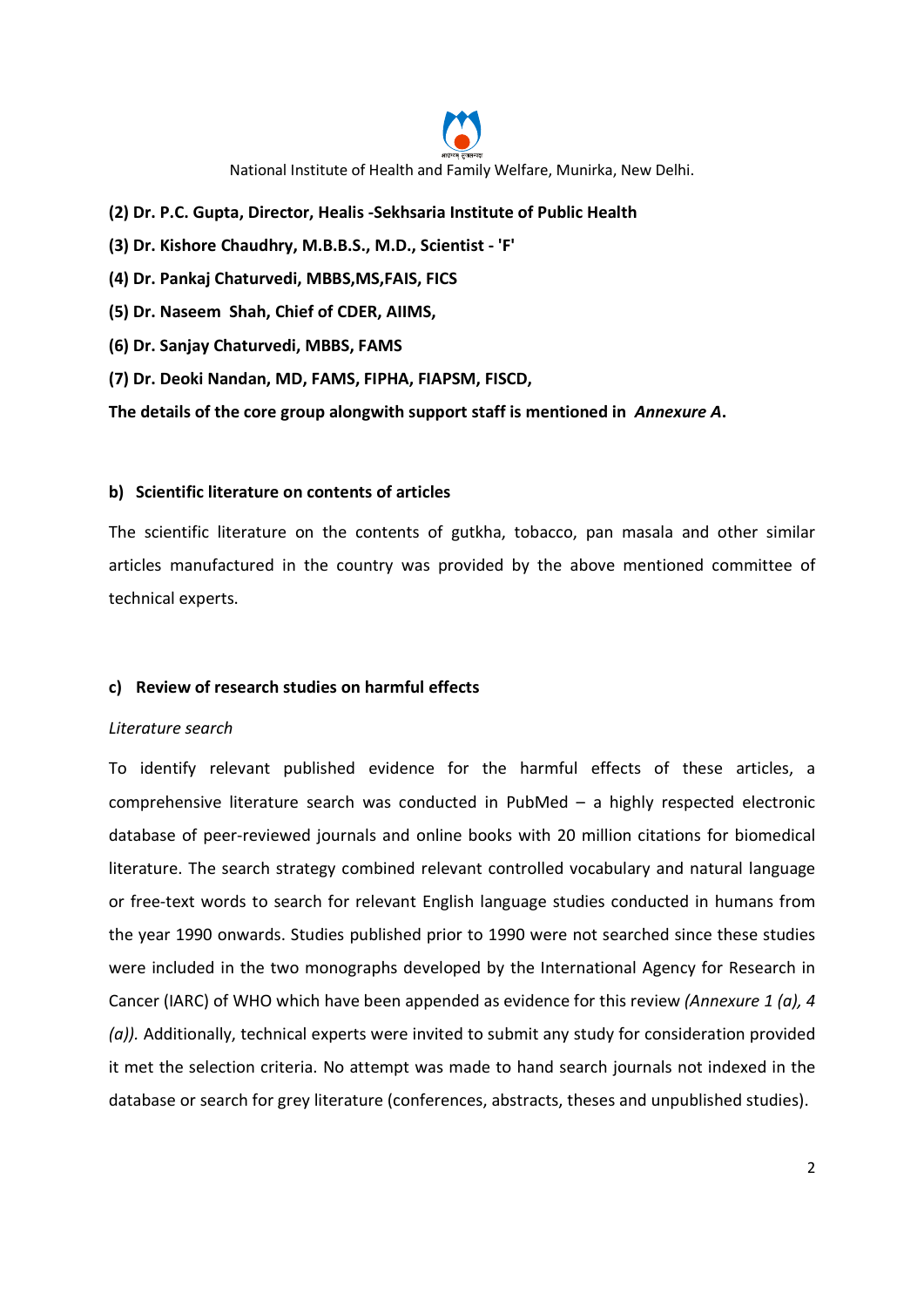

### Study selection criteria

The abstracts identified from the literature search were reviewed and the following criteria were defined for selecting the studies:

- a) Studies conducted with an objective of evaluating harmful effects of these products in humans.
- b) Studies based on primary as well as secondary research.

#### **RESULTS**

# I. CONTENTS OF ARTICLES

The term 'smokeless tobacco' includes a large variety of commercially or non-commercially available products and mixtures that contain tobacco as the principal constituent and are used either orally (through the mouth) or nasally (through the nose) without combustion (Annexure  $1 (a)$ ).

Oral use of smokeless tobacco is widely prevalent in India and different methods of its consumption include chewing, sucking and applying tobacco preparations to the teeth and gums (Annexure 2). According to the monograph developed by the International Agency for Research in Cancer (IARC) of the World Health Organization (Annexure 1 (a)), the three forms of smokeless tobacco which are commonly used orally include:

- a) Tobacco alone (with aroma and flavourings)  $-$  e.g Creamy or dry snuff, Gudakhu, Gul, Mishri, Red tooth powder
- b) Tobacco with other components (lime, sodium bicarbonate, ash) e.g Khaini, Zarda, Maras, Naswar
- c) Betel quid with tobacco (includes areca nut, slaked lime, catechu and tobacco with spices) e.g Betel quid, Gutkha, Mawa

For nasal use, a small quantity of very fine tobacco powder mixed with aromatic substances called dry snuff is inhaled. This form of smokeless tobacco use, although still practiced, is not very common in India. Snus is a form of snuff using moist tobacco powder, consumed by placing it under the lip for extended periods of time (Annexure 2).

The brands and common names of different products of chewing tobacco (smokeless tobacco) used in India have been enumerated in the proceeding of a meeting conducted by the National Cancer Institute, USA and the Centre for Disease Control, USA (Annexure 3).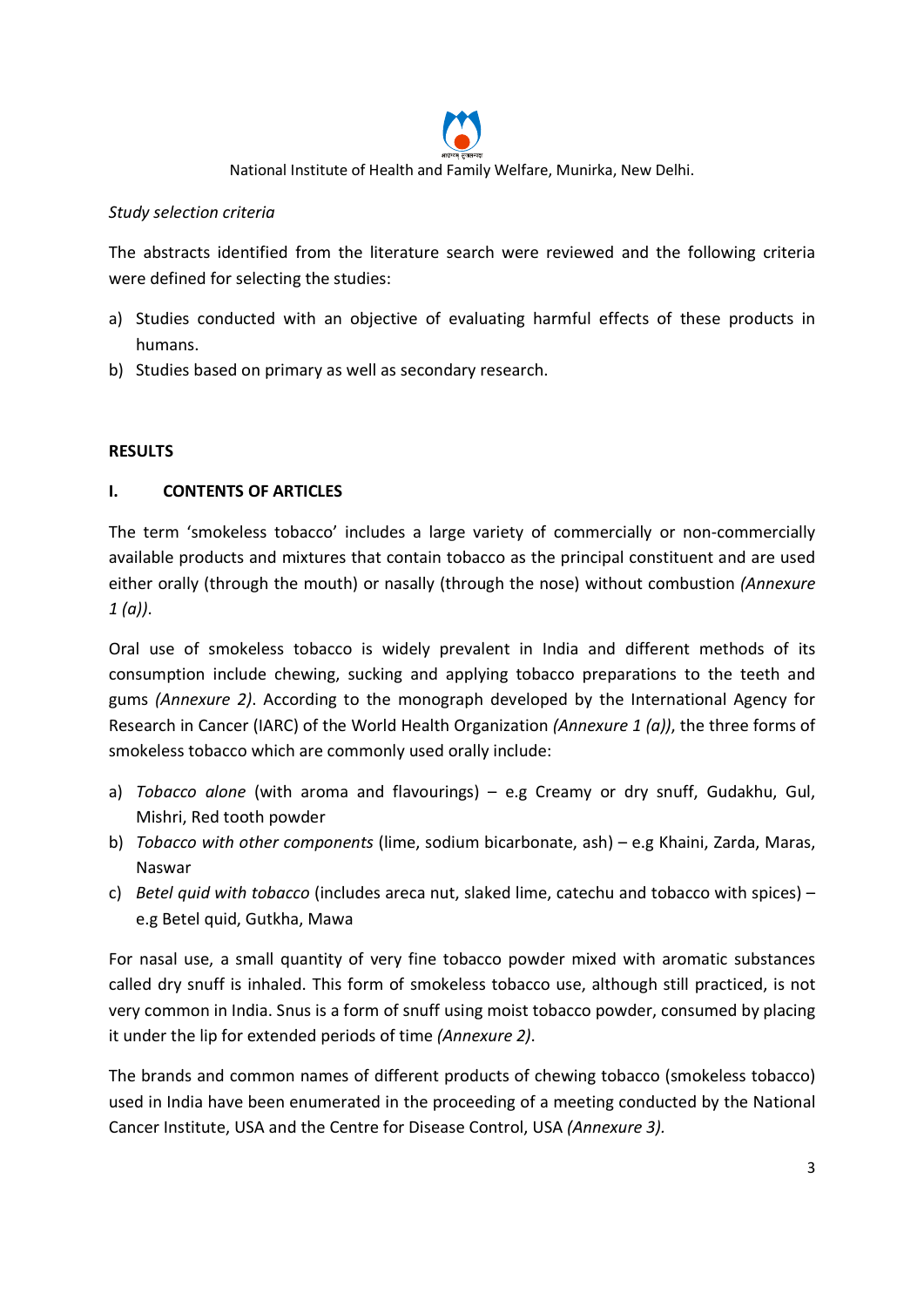

In addition to the above mentioned smokeless tobacco products used orally, various mixtures of betel-quid without tobacco are also commonly used in India. A 'betel quid' (synonymous with 'pan' or 'paan') generally contains betel leaf, areca/betel nut (or supari) and slaked lime, and may or may not contain tobacco. In other words, it usually contains at least one of the two basic ingredients tobacco or areca nut, in raw or any manufactured or processed form. Other substances, particularly spices, including cardamom, saffron, cloves, aniseed, turmeric, mustard or sweeteners, are added to betel quid according to local preferences. (Annexure 4 (a))

Pan masala is very similar to a betel quid except that all its ingredients are in dehydrated and granular/powdered form. Gutkha is a mixture of Pan masala and chewing form of tobacco.

#### Chemical composition

There are 3095 chemical components in smokeless tobacco products (including gutkha), among them 28 are proven carcinogen. The major and most abundant group of carcinogens is the tobacco-specific N-nitrosamines (TSNA) and no safe level of this chemical has been ascribed so far (Annexure 1 (b)). Other carcinogens reportedly present in smokeless tobacco include volatile N-nitrosamines, certain volatile aldehydes, polynuclear aromatic hydrocarbons, certain lactones, urethane, metals, and radioactive polonium. The two monographs published by the IARC of WHO have listed all these toxic ingredients along with their specific health implications  $(Annexure 1 (b), 4 (b)).$ 

Results from various studies have found high levels of Nitrosamines in the branded Indian smokeless tobacco products available in the market (Annexure 5-7). A detailed laboratory report on the constituents of different brands of smokeless tobacco available in India had reported substantive quantities of two potent carcinogens (nitrosamines and benzo-a-pyrene) and heavy metals in most of these products (Annexure 8). Other studies have also demonstrated presence of high levels of heavy metals (Lead, Cadmium, Chromium, Arsenic and Nickel) in these products (Annexure  $7 - 9$ ), with one study reporting almost 30% of gutkha brand samples exceeding the permissible levels of heavy metals Lead and Copper, when compared to the provisional tolerable intake limits determined by the FAO/WHO (Annexure 9).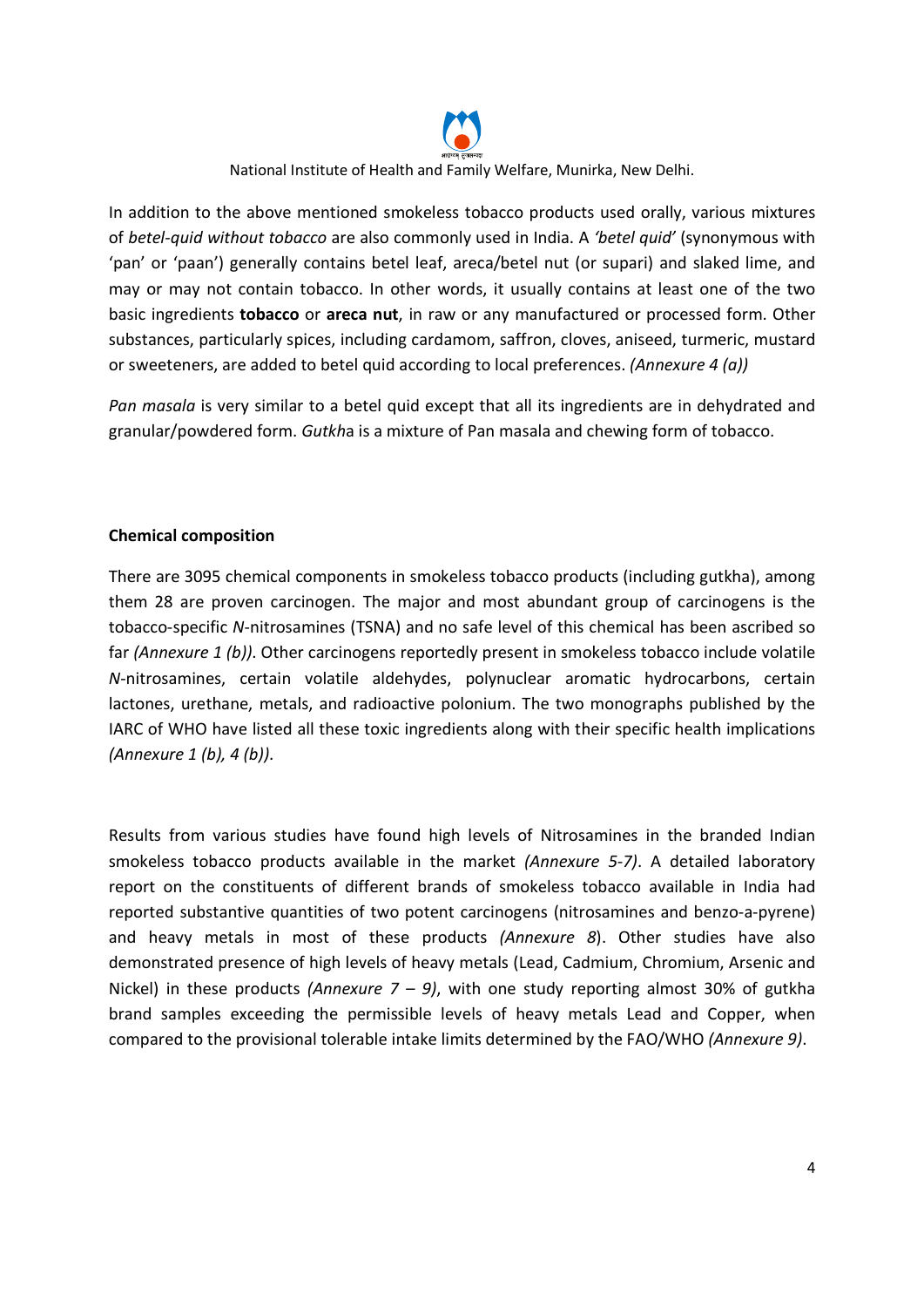

#### II. REVIEW OF EVIDENCE ON HARMFUL EFFECTS

The two key ingredients of smokeless tobacco and betel-quid products are tobacco and areca nut, and the chemical composition and effects of these two ingredients are quite different. Hence the evidence on the harmful effects of smokeless tobacco and areca/betel nut (or supari) has been reviewed under separate sections.

Section I deals with smokeless tobacco and includes evidence on harmful effects from 105 studies from India and abroad. Section 2 is a compilation of harmful effects of areca nut and includes 93 Indian and International studies. Altogether 184 scientific articles have been included in this review.

Effort has been made to include all the relevant studies identified from literature search and which met the pre-defined selection criteria.

# SECTION I: SMOKELESS TOBACCO (OR CHEWED TOBACCO)

#### Prevalence in India

The Global Adult Tobacco Survey India (GATS India) is the global standard for systematic monitoring of adult tobacco use (smoking and smokeless) in the country. The survey, conducted in 2009-10 by the International Institute for Population Sciences (IIPS) Mumbai, covered about 99.9 % of the total population of India. Its findings revealed that more than one-third (35%) of adults in India used tobacco in some form or the other. Among them, 21 % adults used only smokeless tobacco, 9 % only smoke, and 5 % smoke as well as smokeless tobacco. Based on these, the estimated number of tobacco users in India was 274.9 million, with 163.7 million users of only smokeless tobacco, 68.9 million only smokers, and 42.3 million users of both smoking and smokeless tobacco. The prevalence of overall tobacco use among males was 48 % and among females 20 %, while the use of smokeless tobacco products among males (33%) was higher than among females (18%). The quit ratio for the use of smokeless tobacco use was 5% (Annexure 10).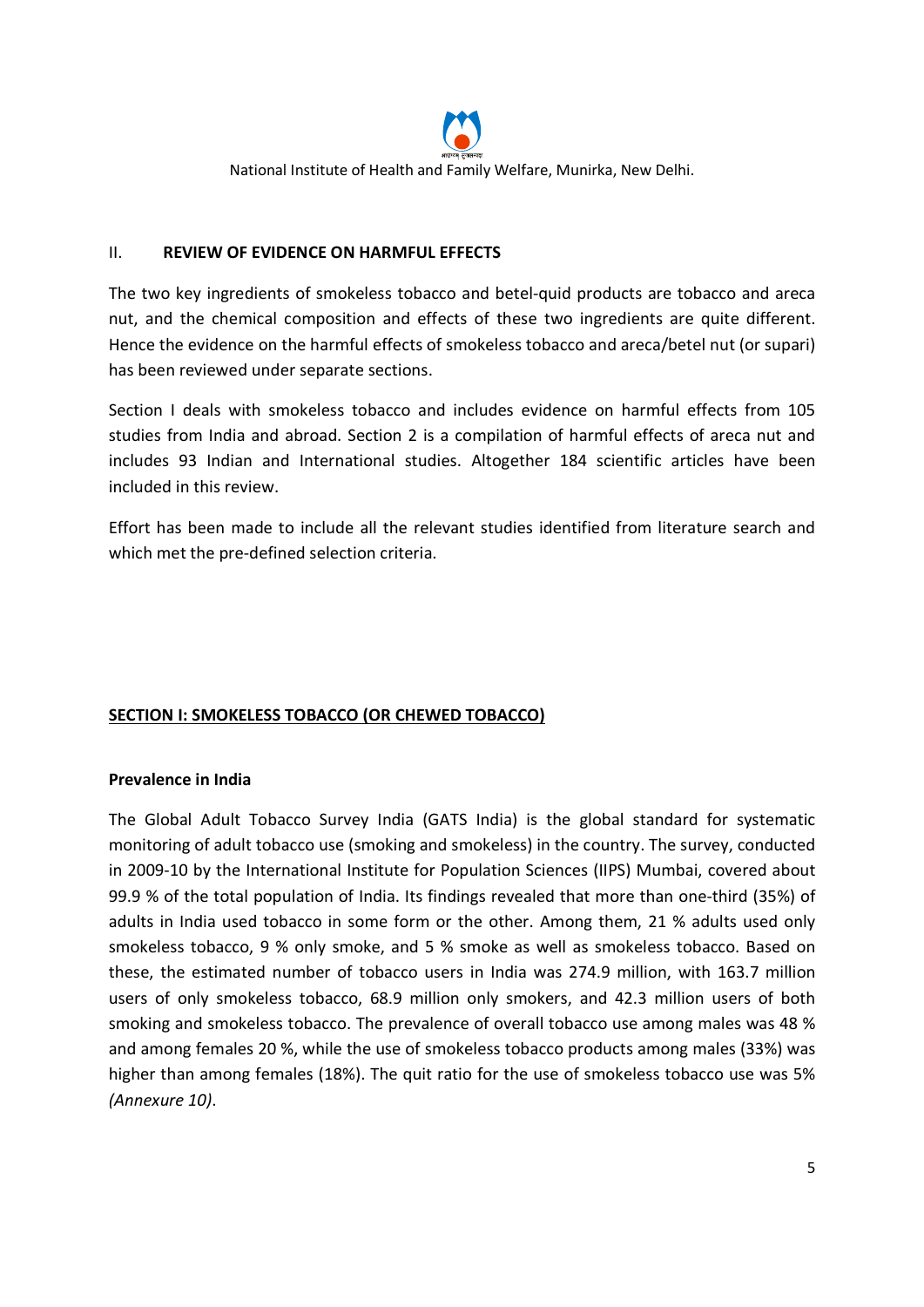

Studies from different parts of the country have found high prevalence of smokeless tobacco use in the Indian population (Annexure  $11 - 22$ ). This has been endorsed in the monograph developed by the International Agency for Research in Cancer (IARC) of WHO (Annexure 1 (c). Many studies have also reported on the prevalence of smokeless tobacco products amongst children and youth of the country (Annexure 1 (c),  $23 - 38$ ). An annotated bibliography of research on smokeless tobacco in India published by the Human Development Network of the World Bank also provides evidence of its widespread use in India (Annexure 28).

# Harmful Effects

#### CANCERS

#### Oral pre-malignant lesions/conditions

Several studies, majority of them from India, have reported a strong association between smokeless tobacco use and oral premalignant/precancerous lesions like leukoplakia, erythroplakia, submucous fibrosis or lichen planus (either alone or in combination) (Annexure 1 (d),  $39 - 45$ ). The risk of these lesions has been found to increase with the duration and frequency of smokeless tobacco use (Annexure 1 (d), 39, 42).

#### Oral cancer

A large number of studies from India provide consistent results of an increased risk of oral cancer with the use of different forms of smokeless tobacco used in the country (Gutkha, mishri, gudaku, khaini, etc) (Annexure  $46 - 55$ ). Similar results are seen in International studies and reviews including the IARC monograph (Annexure 1 (d), 56, 57). There is also good evidence to suggest that the risk of developing oral cancer is directly associated with the duration and frequency of tobacco usage (Annexure 1 (d),  $46 - 48$ , 52, 53).

#### Oesophageal cancer

Smokeless tobacco use or tobacco chewing has been reported as an important risk factor for the cancer of the oesophagus by multiple studies from India and abroad (Annexure 1 (d), 54, 58 – 62). Moreover study results suggest an increased risk of oesophageal cancer with increase in the duration and frequency of smokeless tobacco usage (Annexure  $60 - 62$ ).

#### Stomach cancer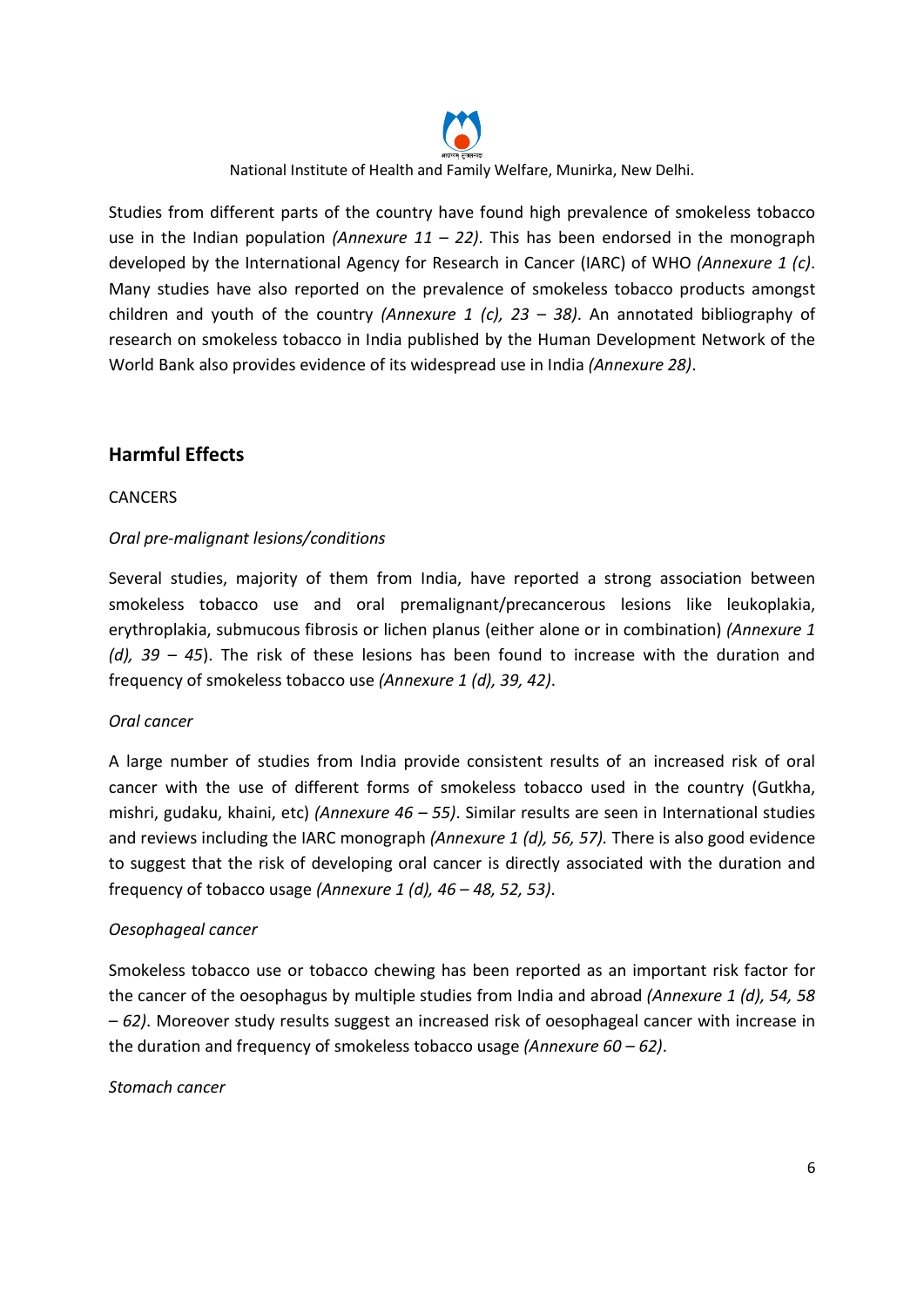

Few Indian and International studies were identified which have reported an increased risk of stomach cancer with the usage of smokeless tobacco (Annexure 1 (d), 59, 63).

#### Pancreatic cancer

All the relevant studies identified for this topic have been conducted outside India and their results indicate a strong association between smokeless tobacco and pancreatic cancer (Annexure 1 (d), 58, 64 – 66). The association was significant even after adjustment for other variables.

# Throat (pharynx and larynx) cancer

Results from different studies suggest an increased risk of pharyngeal cancer and/or laryngeal cancer with the use of different forms of smokeless tobacco (Annexure 47, 53, 54, 67 – 69). Two studies also observed a strong dose-response relationship between chewable tobacco and risk of pharyngeal cancer (Annexure 54, 68).

#### Renal cancer

Most of the studies included in the IARC monograph have reported an increased risk of renal cell cancer by 3-4 times with the use of smokeless tobacco (Annexure  $1(d)$ )

#### MORTALITY

Results from some studies indicate an increased risk of all-cause mortality or all-cancer mortality in smokeless tobacco users compared to non-users (Annexure 70 – 73), and the increased risk was seen predominantly in female users. In addition, one Swedish study has reported an increased risk of dying from cardiovascular disease among the users (Annexure 74).

#### NON-CANCEROUS DISEASES/CONDITIONS

#### Oro-dental health

All the Indian studies identified under this section have shown a close association between smokeless tobacco usage and different types of periodontal diseases (inflammation, gingival recession and bleeding, staining, tooth loss) and/or caries (Annexure 75 – 80). A review of oral mucosal disorders associated with gutkha usage also found an increased risk of peri-odontal inflammation (Annexure 43).

#### Hypertension & Cardiovascular diseases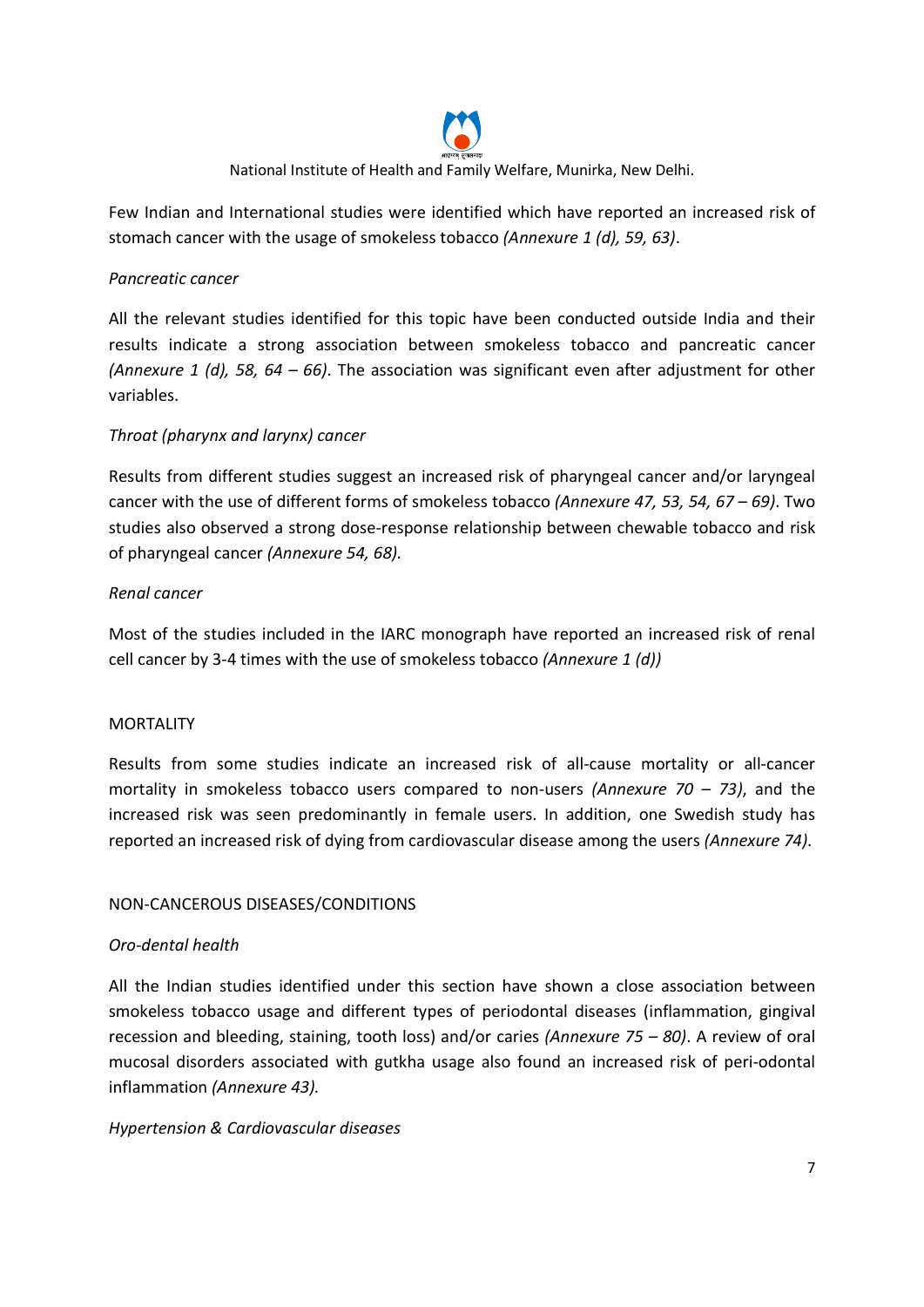

Results from several studies indicate that regular use of smokeless tobacco increases the risk of hypertension (Annexure 81 – 86) and that of cardiovascular disease (Annexure 82, 84, 86, 87). A systematic review of observational studies from Sweden and USA has also shown an increased risk of fatal myocardial infarction (Annexure 88).

# Nervous system diseases

Two large studies have found a significant association between the use of smokeless tobacco and the risk of fatal cerebrovascular stroke (or stroke) (Annexure 89, 90).

# Metabolic abnormalities

A study from Sweden reported significant association between high-dose consumption of snus/snuff and metabolic syndrome which is defined as 3 or more abnormalities of abdominal obesity, high cholesterol level, high triglycerides level, hypertension, and diabetes or hyperglycemia (Annexure 91). Another study has found increased triglyceride and cholesterol levels among smokeless tobacco user (Annexure 86).

# Reproductive health

Multiple studies have reported adverse effects of smokeless tobacco on the reproductive health of men and women and during pregnancy. A study of Indian men attending an infertility clinic reported a strong association with decrease in sperm quality and sperm count (Annexure 92), while another study found an increased risk of cervical lesions in women (Annexure 93). Its use during pregnancy is reported to be associated with increased incidence of birth complications and anemia (Annexure 94, 95), increased risk of fetal loss (Annexure 96, 97), and a higher incidence of preterm babies and low-birth weight babies (Annexure  $98 - 100$ ).

# Other diseases (Gastro-intestinal and Respiratory)

Results from few studies have found increased prevalence of benign gastrointestinal diseases (oesophagitis, sub-mucous fibrosis) in smokeless tobacco users (Annexure 101, 102). Moreover it has been associated with chronic bronchitis and impaired lung function with chronic use (Annexure 103, 104).

#### ECONOMIC COSTS

Using healthcare expenditure data from the National Sample Survey of India, a study found direct medical costs for treating smokeless tobacco associated cancers and diseases as USD 285 million, while indirect morbidity costs (including costs of caregivers and work loss due to illness)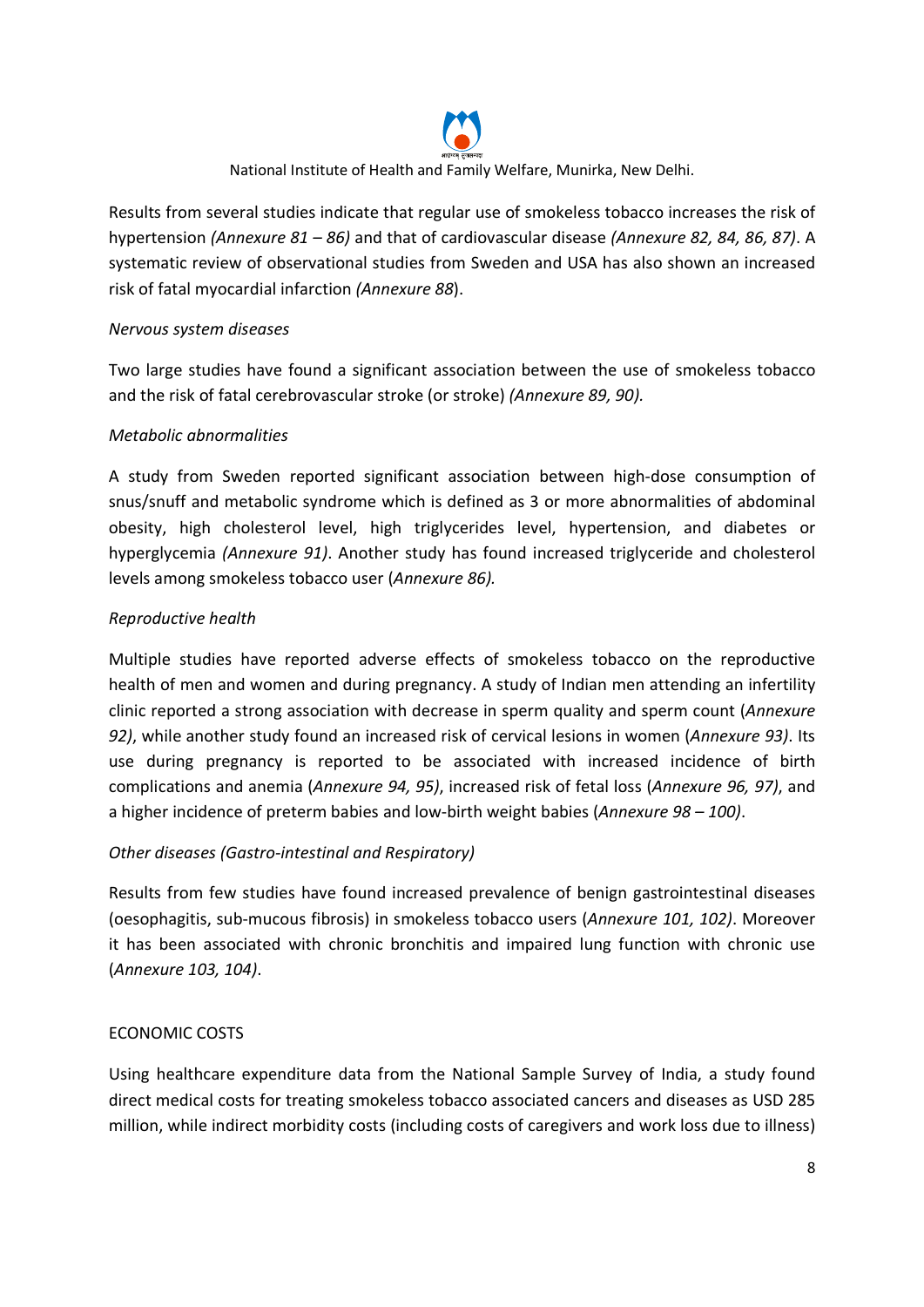

amounted to USD 104 million. The total economic cost of tobacco use was reported as USD 1.7 billion which was many times more than the annual government expenditure on tobacco control and about 16% more than the total tax revenue generated from tobacco (Annexure 105).

#### Evidence summary

Most of the relevant studies identified are from India, Sweden and USA with studies from India making the biggest contribution. There is strong and consistent evidence from a number of studies to indicate significant risk of oral cancer and pharyngeal cancer, oesophageal cancer, and pancreatic cancer with smokeless tobacco use. The risk of these cancers is found to increase with increasing dosage and frequency of smokeless tobacco use.

Results from several studies suggest presence of strong and consistent evidence that smokeless tobacco is significantly associated with poor oro-dental health, risk of hypertension and cardiovascular diseases, and adverse effects on reproductive health (especially during pregnancy with birth complications, fetal loss, low birth weight, prematurity). The evidence available for other diseases/conditions is limited but consistent in reporting increased risk of allcause mortality and all-cause cancer mortality in female users, and increased risk of cerebrovascular stroke, metabolic abnormalities, oesophageal dieases, and respiratory diseases among all users.

There is also some evidence to suggest that the total healthcare economic cost of tobacco use in India is many times more than the annual government expenditure on tobacco control and about 16% more than the total tax revenue generated from tobacco.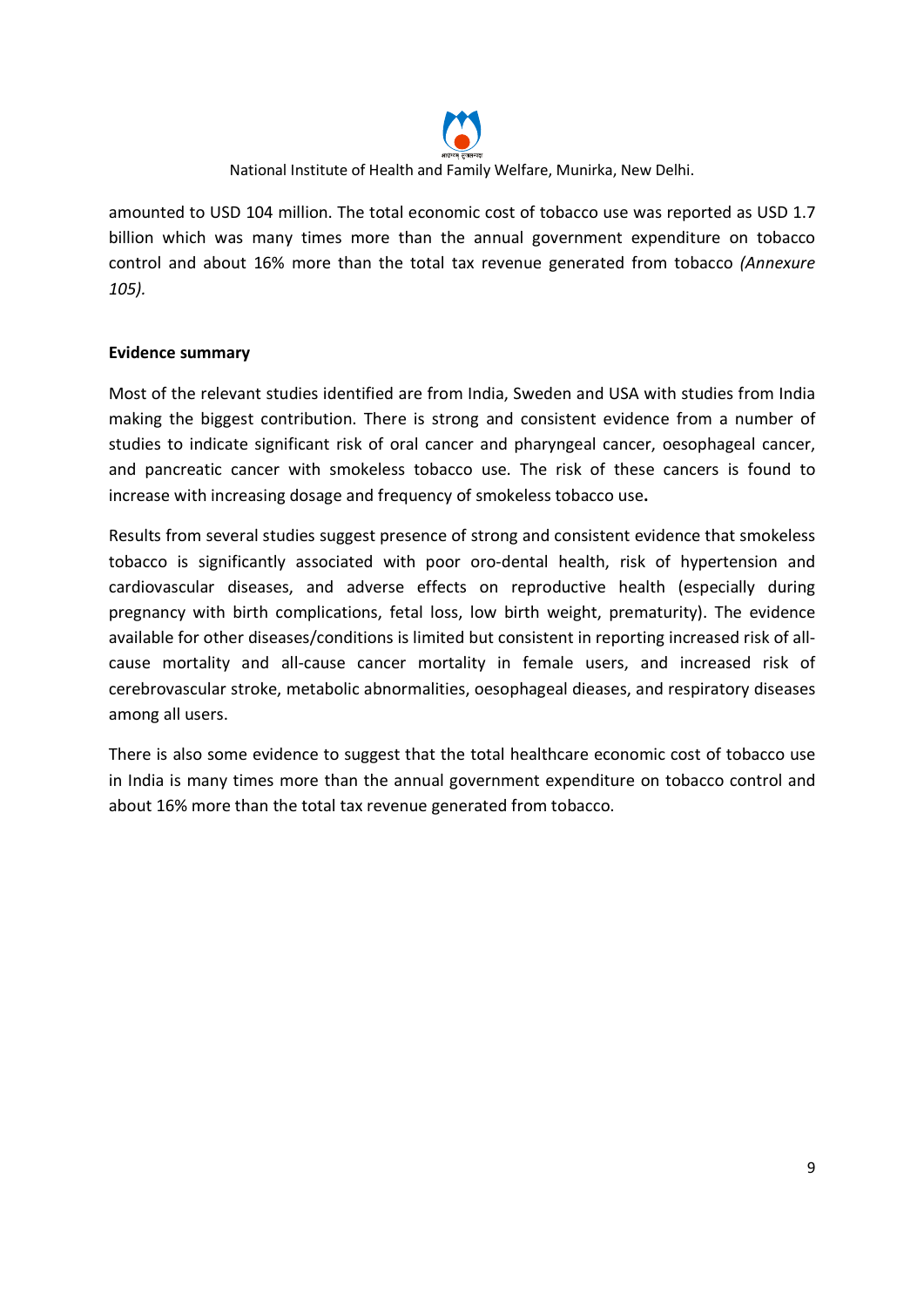

# II. ARECA NUT OR BETEL NUT (OR SUPARI)

### Prevalence

Studies have found nearly one-third of the population to be chewing areca nut in form of betel quid (Annexure 4 (a), 10, 11, 28, 106, 107). Areca Nut usage has also been reported amongst school children (Annexure  $108 - 110$ ). Some studies including the IARC monograph has reported widespread use of areca nut/betel nut chewing across many countries, especially the South East Asian countries (Annexure 4 (a), 111, 112).

# Harmful effects

#### **CANCERS**

# Oral pre-malignant lesions/conditions

All the relevant studies identified for this topic have reported strong association between chewing of areca nut/betel quid and oral premalignant lesions (leukoplakia, erythroplakia, submucous fibrosis, lichen planus). These studies have been conducted in various parts of India (Annexure 4 (d), 39, 42, 43, 113 – 119) and across the world (Annexure 120 – 124). Follow-up studies have also shown a high risk of malignant transformation of these lesions with continued areca nut usage (Annexure 43, 121, 122).

#### Oral Cancer

IARC's monograph and several studies from Indian have shown areca nut chewing to be a significant risk factor for the development of oral cancer in humans (Annexure 4 (d),  $53 - 55$ , 122, 125 – 127). Moreover the risk has been found to increase with the duration and frequency of areca nut usage (Annexure 55, 122, 125, 126). These findings have been confirmed from studies conducted in Taiwan and other countries (Annexure 128 – 133).

#### Oesophageal cancer

The risk of oesophageal cancer was significantly increased among the chewers of areca nut as reported in studies from India and Taiwan (Annexure 54, 60,  $134 - 136$ ). The increased risk was found to persist even after controlling for smoking and alcohol intake. Study results also suggest that the risk of oesophageal cancer is directly associated with the duration and frequency of areca nut usage (Annexure 54, 60, 134).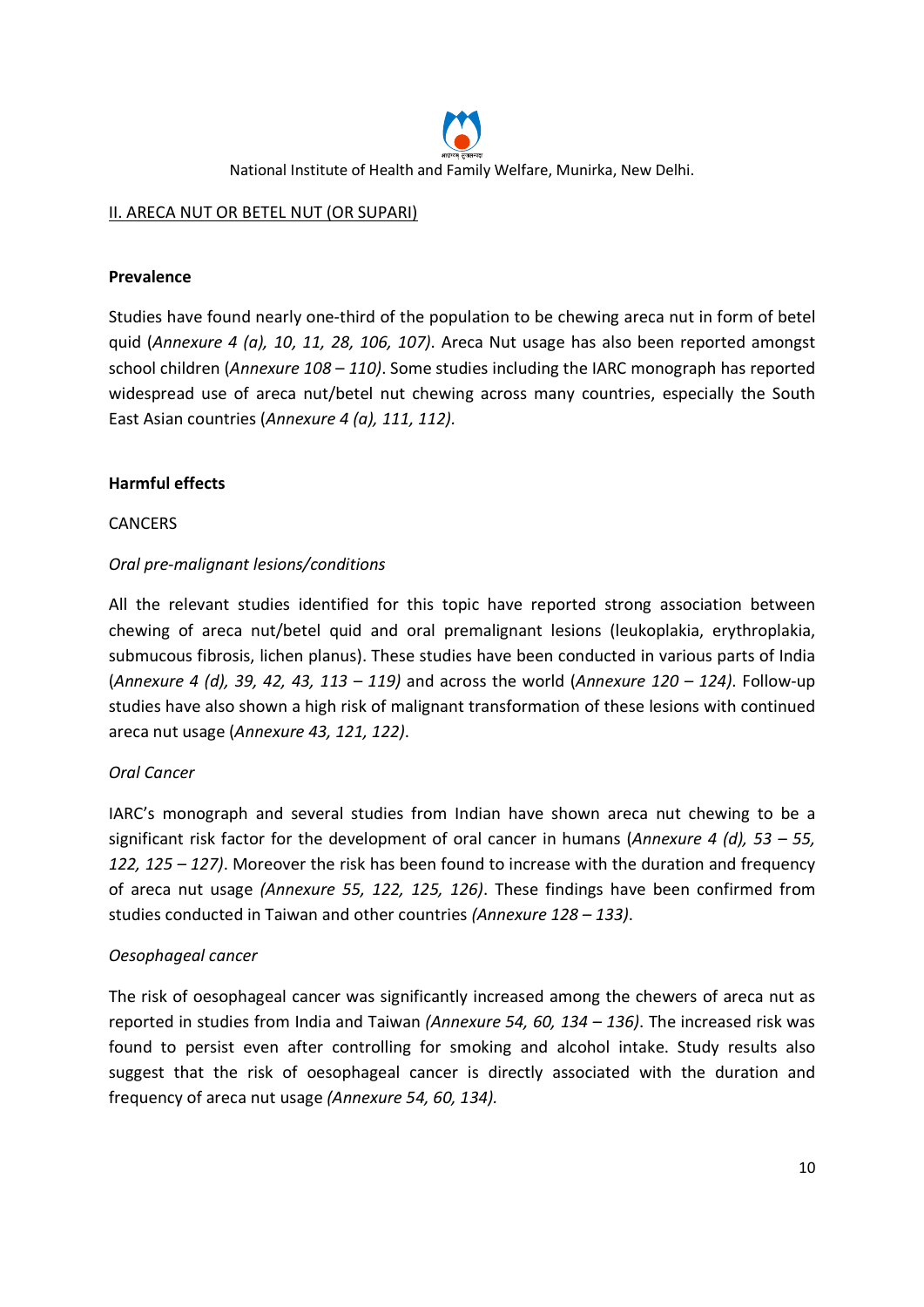

#### Liver cancer

Studies from Taiwan have reported areca nut/betel quid chewing as an independent risk factor for the development of liver (hepatocellular) cancer in humans, and the risk increased with the duration and frequency of its usage (Annexure 137 – 140).

# Throat cancer

Few studies have shown an increased risk of pharyngeal cancer with the use of areca nut (Annexure 54, 69, 141).

#### MORTALITY

Results from two large cohort international studies have reported an increased risk of all-cause mortality among areca nut chewers compared to persons who had never chewed areca nut (Annexure 142, 143). In addition, one of these studies found increased mortality risk due to cardiovascular disease while the other one reported increased mortality risk due to cerebrovascular disease.

#### NON-CANCEROUS DISEASES/CONDITIONS

#### Oro-dental health

Several studies have been conducted in South-East Asia on this topic, especially in India, Sri Lanka and Bangladesh. All of them have shown a close association between areca nut usage and different types of periodontal diseases (inflammation, gingival recession and bleeding, staining, tooth loss) and/or caries (Annexure 75, 79, 144 – 148).

#### Hypertension & Cardiovascular diseases

A systematic review of observational studies found areca nut chewing (with or without tobacco) to be significantly associated with the risk of cardiovascular disease in Asia (Annexure 149). It also observed a strong dose-response relationship between the two. Other relevant studies identified in search (Annexure 143, 150, 151) have been included in the above mentioned review and they reported similar results. Areca nut chewing was also found to be associated with hypertension (Annexure 152) and sub-clinical Ischemic Heart Disease in diabetic patients (Annexure 153).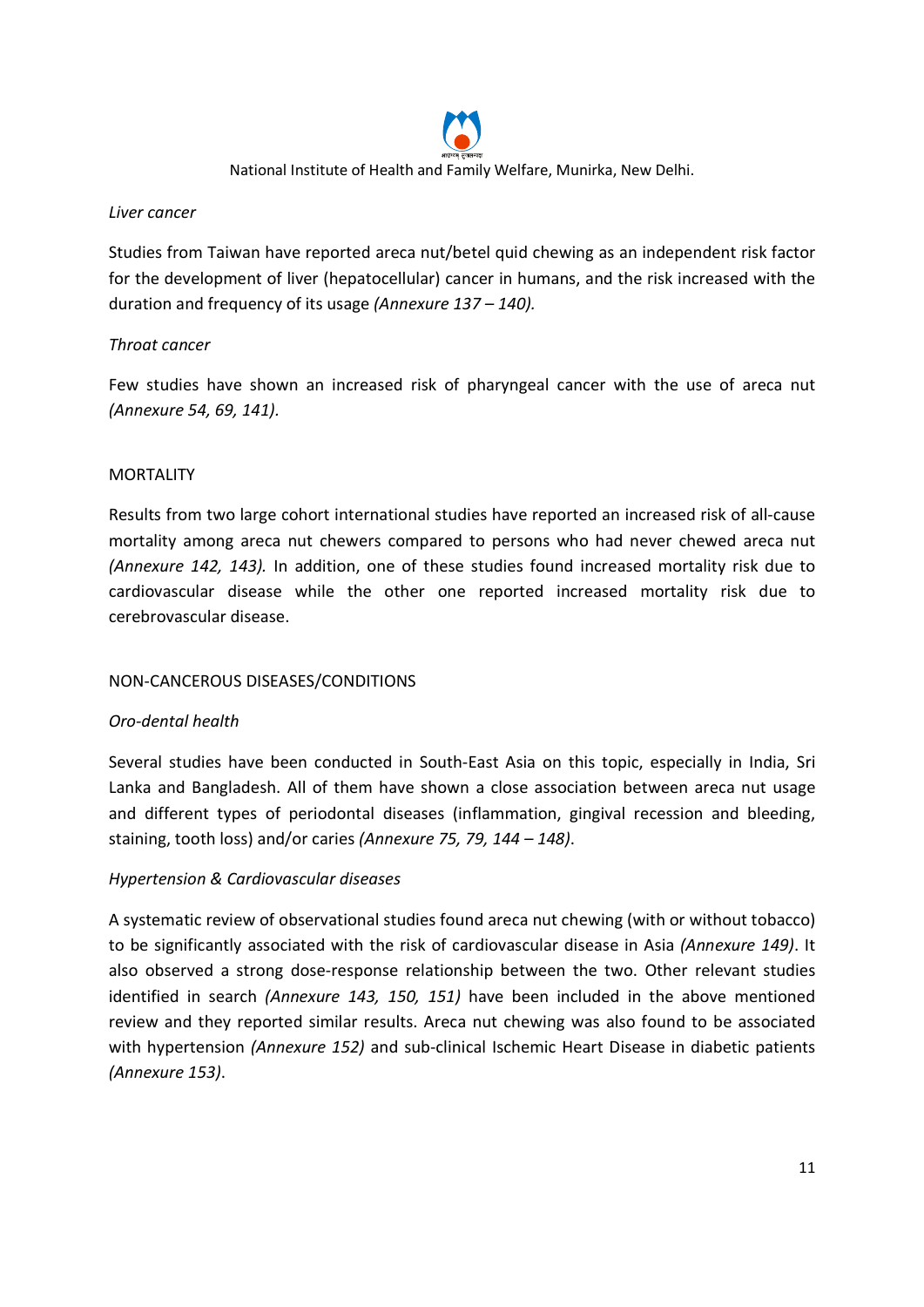

### Nervous system diseases

Limited numbers of studies found under this section have reported adverse effects of areca nut usage on central and autonomic nervous systems (Annexure  $154 - 156$ ). A case study has reported its indulgence as a probable cause of epilepsy (Annexure 157).

# Metabolic abnormalities (including obesity and diabetes)

Various metabolic abnormalities have been reported with areca nut usage. Studies have found a significant association between areca nut chewing and metabolic syndrome (Annexure 158, 159), while an increased risk of this syndrome has also been reported among children exposed to paternal chewing (Annexure 160). Other studies have found close association of its use with obesity (Annexure  $161 - 163$ ), risk of hyperglycaemia and diabetes (Annexure 163, 164), and poor glycaemic control in diabetic patients (Annexure 165). There are reports that it adversely affects calcium and Vitamin D metabolism (Annexure 166 – 168) and appetite (Annexure 169).

# Addiction and Psychological disorders

Two studies have shown areca nut usage (more so with tobacco additives) to be associated with dependence syndrome (Annexure 170, 171). On the other hand some studies have reported its therapeutic effect in patients of schizophrenia by producing less severe symptoms of the disease (Annexure 172 – 174).

#### Reproductive health

Areca nut chewing during pregnancy has been reported to be significantly associated with adverse birth outcomes like prematurity, lower birth weight and reduced birth length in babies, even after adjustment for other variables (Annexure 175 – 178).

#### Liver disease & Kidney disease

Two studies each have found areca nut use associated with significantly increased risk of development of liver cirrhosis (Annexure 179, 180), chronic kidney disease, (Annexure 181, 182), and urinary stone disease (Annexure 183, 184).

#### Evidence summary

Majority of the identified studies are conducted in India and Taiwan. Results from multiple studies show strong and consistent evidence suggestive of areca/betel nut being a significant